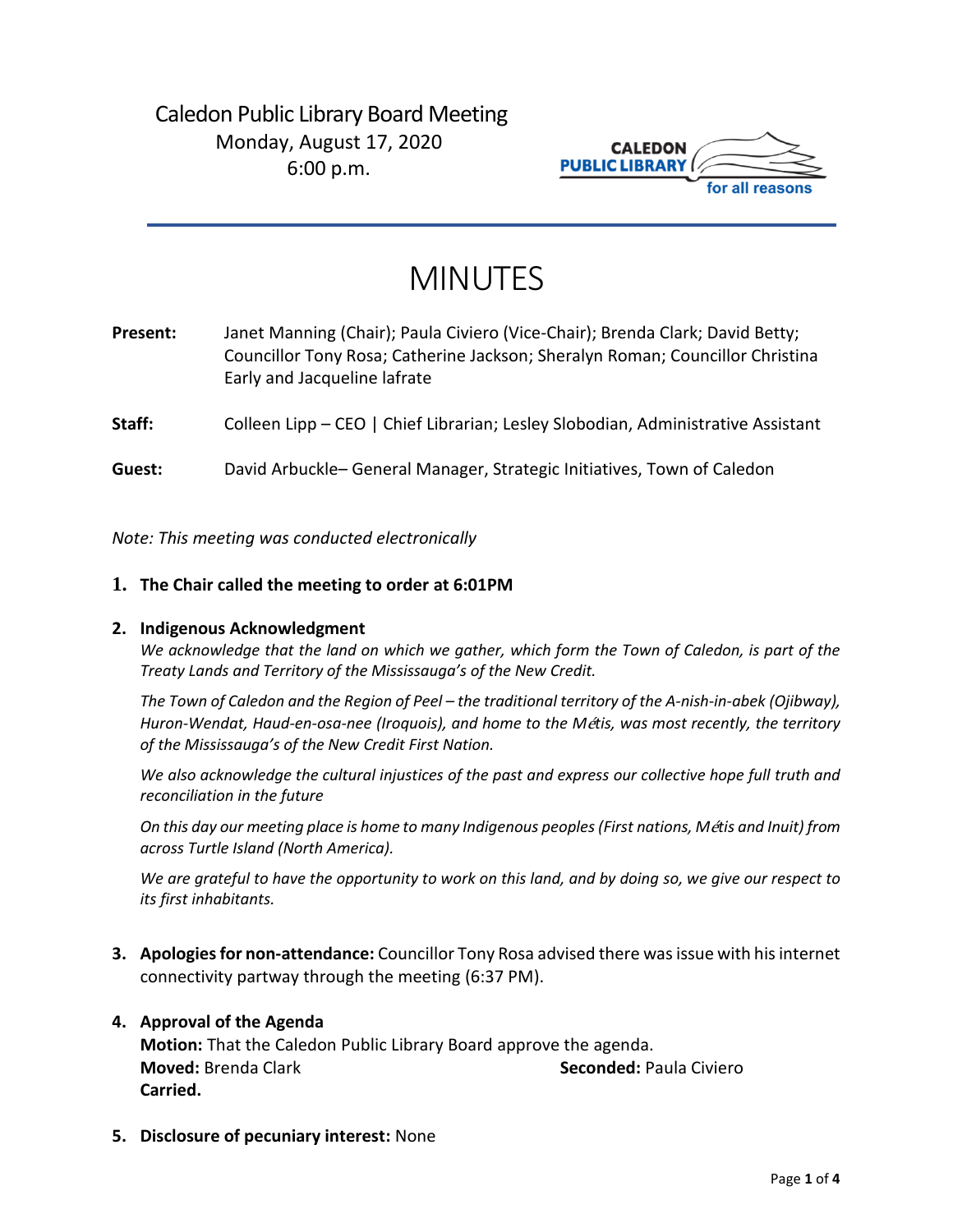*Councillor Tony Rosa joined the meeting at 6:08 PM*

#### **6. Consent Agenda**

- **a.** Minutes of the June 15, 2020 meeting
- **b.** CEO/Chief Librarian's Report
- **c.** Strategic Actions Update

**Motion:** That the Caledon Public Library Board receive all reports within the consent agenda.  **Moved:** David Betty **Seconded:** Paula Civiero

 **Carried.** 

#### **7. Business arising from the minutes:**

#### **a. Correspondence to Council re: Donation Reserve**

**Motion:** That the Caledon Public Library Board receive and approve the correspondence to Council requesting the creation of a dedicated Library Donations Reserve;

That the Caledon Public Library Board direct the CEO/Chief Librarian to share this correspondence with Council; and

That, pending Council's approval of the proposed reserve, the Caledon Public Library Board direct the CEO/Chief Librarian to draft a Donations Reserve Policy, confirming the levels of authority granted to Library Management and the Board in expending reserve funds. **Moved:** Paula Civiero **Seconded:** Jacqueline lafrate **Carried.**

#### **8. Staff Reports**

#### **a. Treasurer's Report and Financial Statements**

**Motion:** That the Caledon Public Library Board receive the Treasurer's Report and related financials.

**Carried.**

**Moved:** David Betty **Seconded:** Brenda Clark

*Councillor Tony Rosa left the meeting at 6:31 PM*

#### **b. Quarterly Performance Measures and Statistics – Q2 2020**

**Motion:** That the Caledon Public Library Board receive the Quarterly Performance Measures and Statistics – Q2 2020 **Moved:** Jacqueline lafrate **Seconded:** Paula Civiero **Carried.** 

#### **c. Collection Development Policy Report**

**Motion:** That the Caledon Public Library Board approve and adopt the revised Collection Development Policy.

**Carried.**

**Moved:** Jacqueline lafrate **Seconded:** Sheralyn Roman

**d. Programing Policy Report**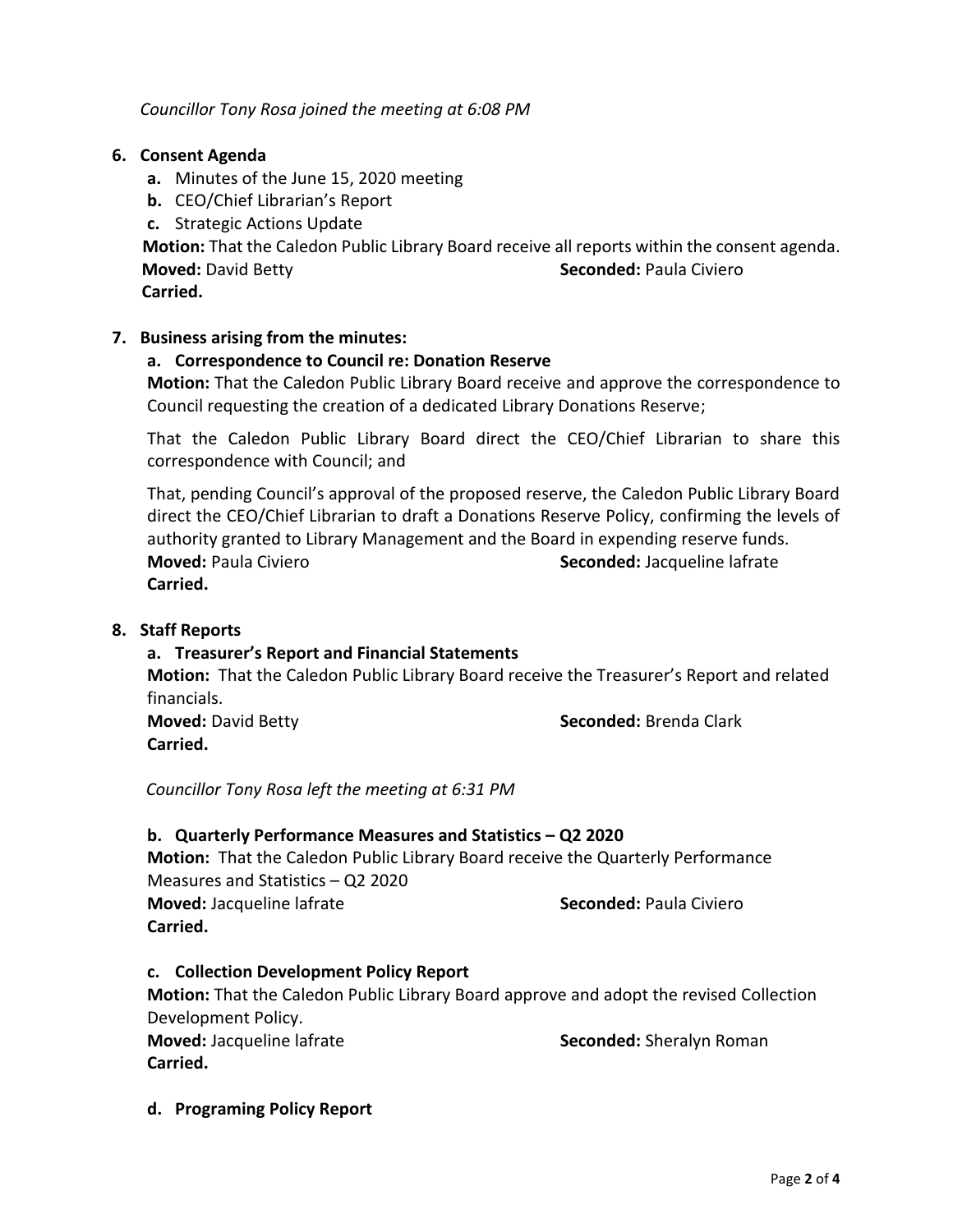**Motion:** That the Caledon Public Library Board approve and adopt the revised Programming Policy. **Moved:** David Betty **Seconded:** Paula Civiero **Carried.**

*Councillor Tony Rosa re-joined the meeting at 6:55 PM*

#### **e. Personnel Policy Report**

**Motion:** That the Caledon Public Library Board approve and adopt the revised Personnel Policy. **Moved:** Paula Civiero **Seconded:** Sheralyn Roman **Carried.** 

#### **9. Board and Committee Reports**

### **a. Finance Committee Meeting Minutes of August 10, 2020 Motion:** That the Caledon Public Library Board receive the Finance Committee Meeting Minutes of August 10, 2020. **Moved:** Jacqueline lafrate **Seconded:** Brenda Clark **Carried.**

*Councillor Tony Rosa left the meeting at 7:26 PM*

#### i. **2021 Draft Budget Report**

**Motion:** That the Caledon Public Library Board receive and approve the 2021 Draft Budget Report. **Moved:** Paula Civiero **Seconded:** Sheralyn Roman **Carried.** 

#### **10. Closed Session**

#### **a. Receipt of Confidential Correspondence**

**Motion:** That the Caledon Public Library Board move into closed session for the purpose of discussing the Receipt of Confidential Correspondence. **Moved:** Jacqueline lafrate **Seconded:** Brenda Clark **Carried at 7:55 PM**

*All members of the Board in attendance and the CEO/Chief Librarian exited the public meeting.*

**Motion:** That the Caledon Public Library Board resume open session. **Moved:** Jacqueline Iafrate **Seconded:** Councillor Christina Early **Carried at 8:04 PM**

*All members of the Board in attendance and the CEO/Chief Librarian returned to the public meeting.*

**Motion:** That the Caledon Public Library Board receive the Confidential Correspondence; and,

That the Caledon Public Library Board direct the CEO/Chief Librarian to prepare a multi-year capital project budget submission in support of reimagining the Margaret